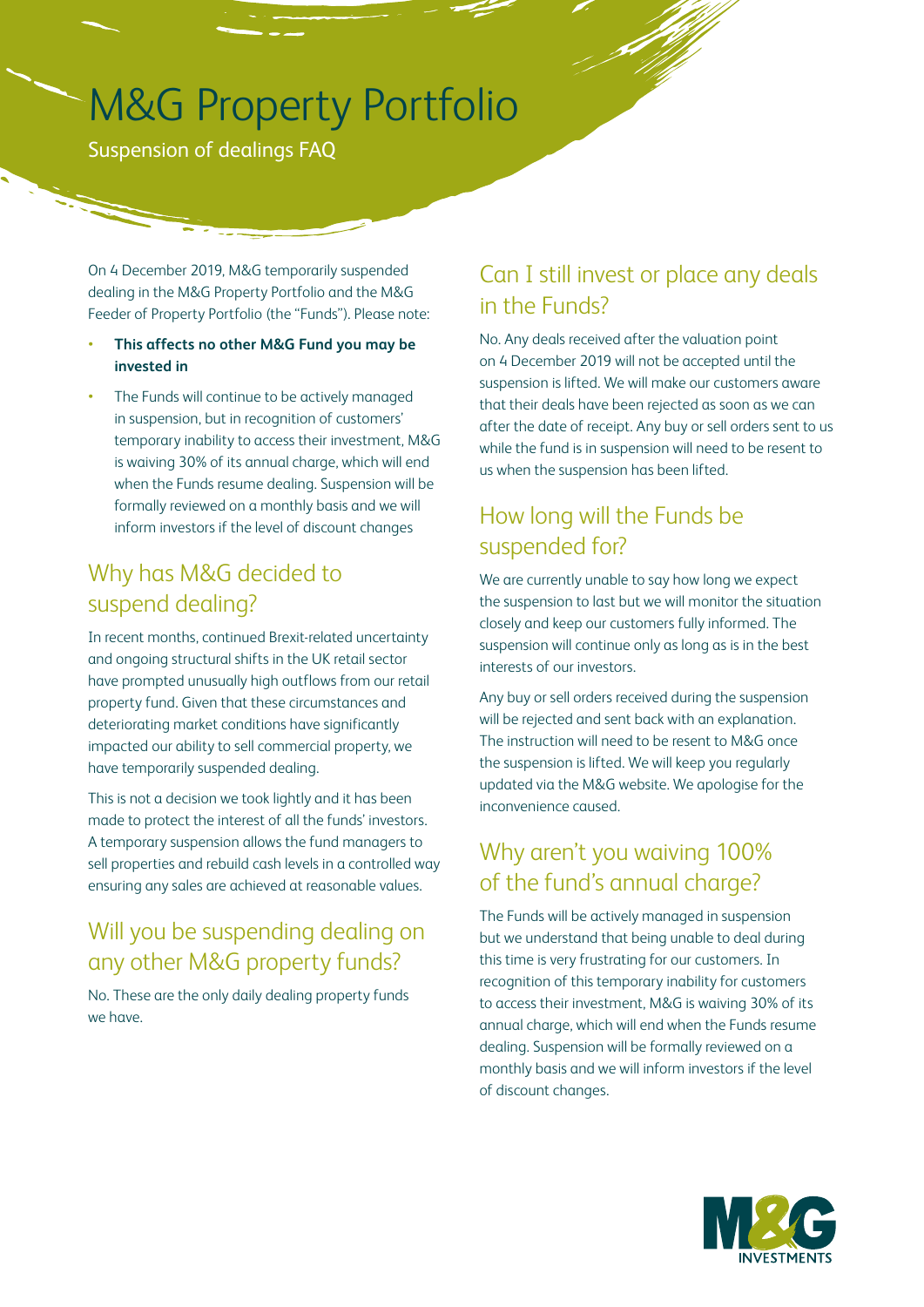# When would M&G reopen the Funds?

The decision to reopen the Funds will be taken by M&G in consultation with the Fund's Depositary once cash levels have been sufficiently restored. The suspension will continue only as long as is in the best interests of our investors.

# Will the suspension affect my income payments?

No. The funds will continue to make income payments.

# What will happen to reinvested income distributions?

If you are currently reinvesting your distributions to buy more shares in the Funds, we will send your income payment by cheque on the payment date. We regret that we cannot hold these payments during the suspension period.

# Will income still automatically be reinvested for accumulation shares?

In practice, yes. Income received for accumulation shares is not paid out but is reflected in the value of your holding by including it in the price of accumulation shares. For M&G Feeder of Property Portfolio investors, income paid will be retained in the fund and reinvested when the funds reopen for dealing.

# Will the suspension affect the financial statements for the Funds?

No. We will continue to produce financial statements as normal, including extra detail on the suspension.

# Will you be issuing valuation statements while the funds are suspended?

Yes. We will continue to provide share prices during the period of suspension. The latest share prices enable you to calculate the value of your holding and can be found on our website.

#### Does the suspension in any way affect the security of assets in any other M&G funds?

No. The security of assets in other M&G funds is not affected by the suspension. Assets in the funds are secure. A temporary suspension allows the fund managers to sell properties and rebuild cash levels in a controlled way.

# What will happen to my regular contributions/Direct Debits to the M&G Property Portfolio?

For M&G investors and myM&G investors holding a GIA account, we will stop collecting Direct Debits for investments into the suspended fund. If you are an investor in multiple funds, then collections will be made for investment into funds unaffected by suspension activity. In all cases, when the fund is reopened for trading, we will reinstate the full Direct Debit Instruction.

For myM&G investors holding an ISA/JISA account, we will continue to collect the full Direct Debit amount, but the amount allocated for investment into the suspended fund will be held in your cash park. If you are an investor in multiple funds, then collections will be made for investment into funds unaffected by suspension activity. In all cases, when the fund is reopened for trading, we will reinstate the full Direct Debit Instruction.

# Will stock transfer instructions be permitted?

Any valid instructions to transfer ownership of shares of these Funds will be processed as normal during the suspension period.

# Will you write to me to tell me the suspension has been lifted?

Yes. We will also provide shareholders with the most up to date information possible via the M&G website.